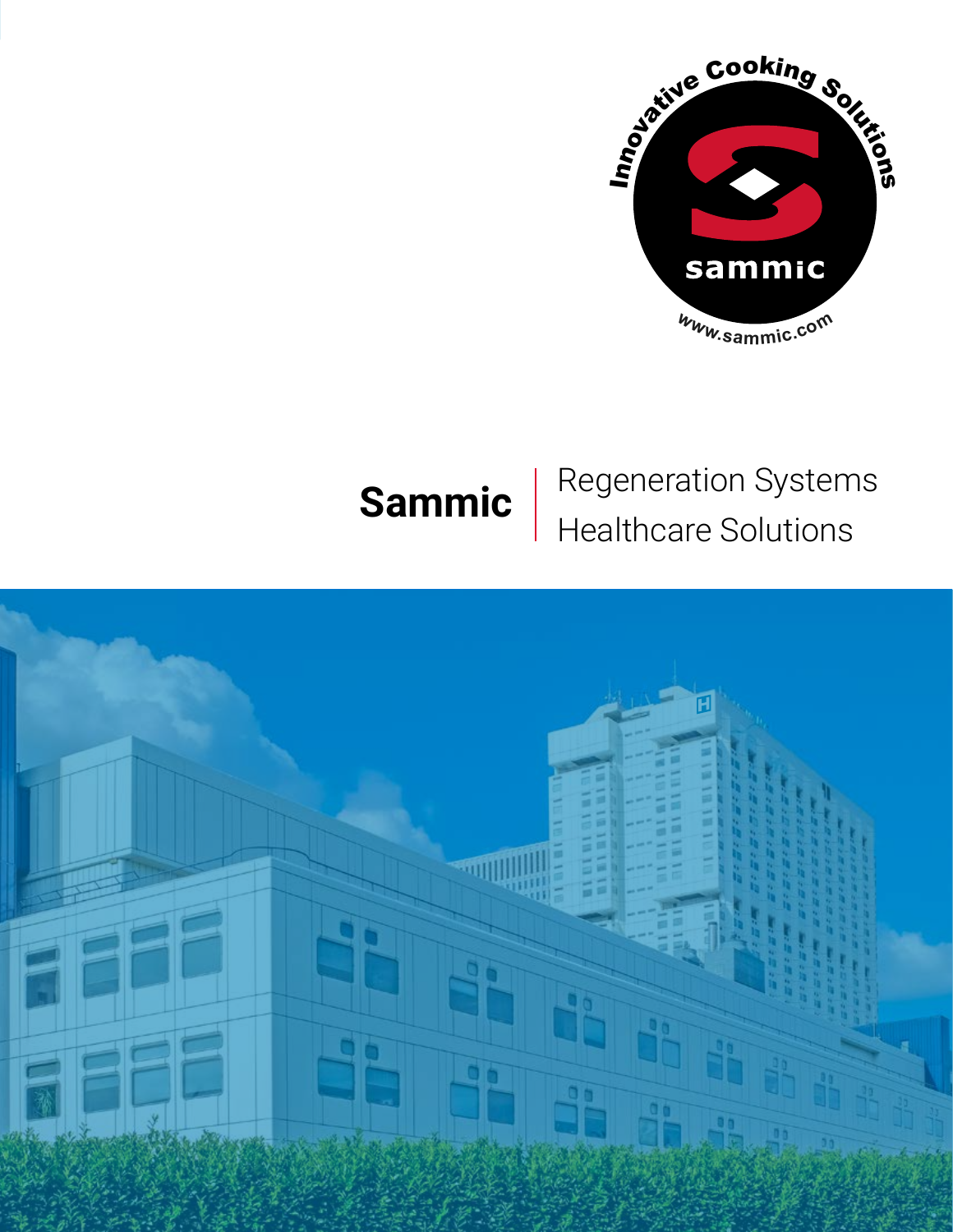# **Sammic** Regeneration Systems



### SmartVide 7 + Gastronorm tank Basic regeneration station



- **• 2 x SmartVide 7 immersion circulators**
- **• 2 x Gastronorm 1/1 7 gal tanks**
- **• Hourly production: 40 portions by machine**
- **• HACCP-ready regeneration system**

### | SmartVide 7 |

Commercial high-precision sous-vide cooker. Reliable, user-friendly, portable. No ventilation hood required.

- 1400 W (120V) / 2000 W (208-240V) immersion circulator.
- Fits any container (min. depth 150mm, max capacity 14 gal).
- Interchangeable between ºC and ºF.
- Bluetooth connectivity.
- Optional core probe.
- Firmware updater.

### Mid-range regeneration station SmartVide 7 + Insulated tank



- **• 2 x SmartVide 7 immersion circulators**
- **• 2 x 14 gal Sammic insulated tanks**
- **• 2 x core probes**
- **• Hourly production: 80 portions by machine**
- **• HACCP-ready regeneration system**

#### | SmartVide 7 |

Commercial high-precision sous-vide cooker. Reliable, user-friendly, portable. No ventilation hood required.

- 1400 W (120V) / 2000 W (208-240V) immersion circulator.
- Fits any container (min. depth 150mm, max capacity 14 gal).
- Interchangeable between ºC and ºF.
- Bluetooth connectivity.
- Optional core probe.
- Firmware updater.

**56L INSULATED TANK** Specially designed for SmartVide. Stainless Steel made. Complete with tap.

**NEEDLE PROBE** Allows the user to track temperature of the product throughout the entire cooking cycle. Recommended for recipe standardization.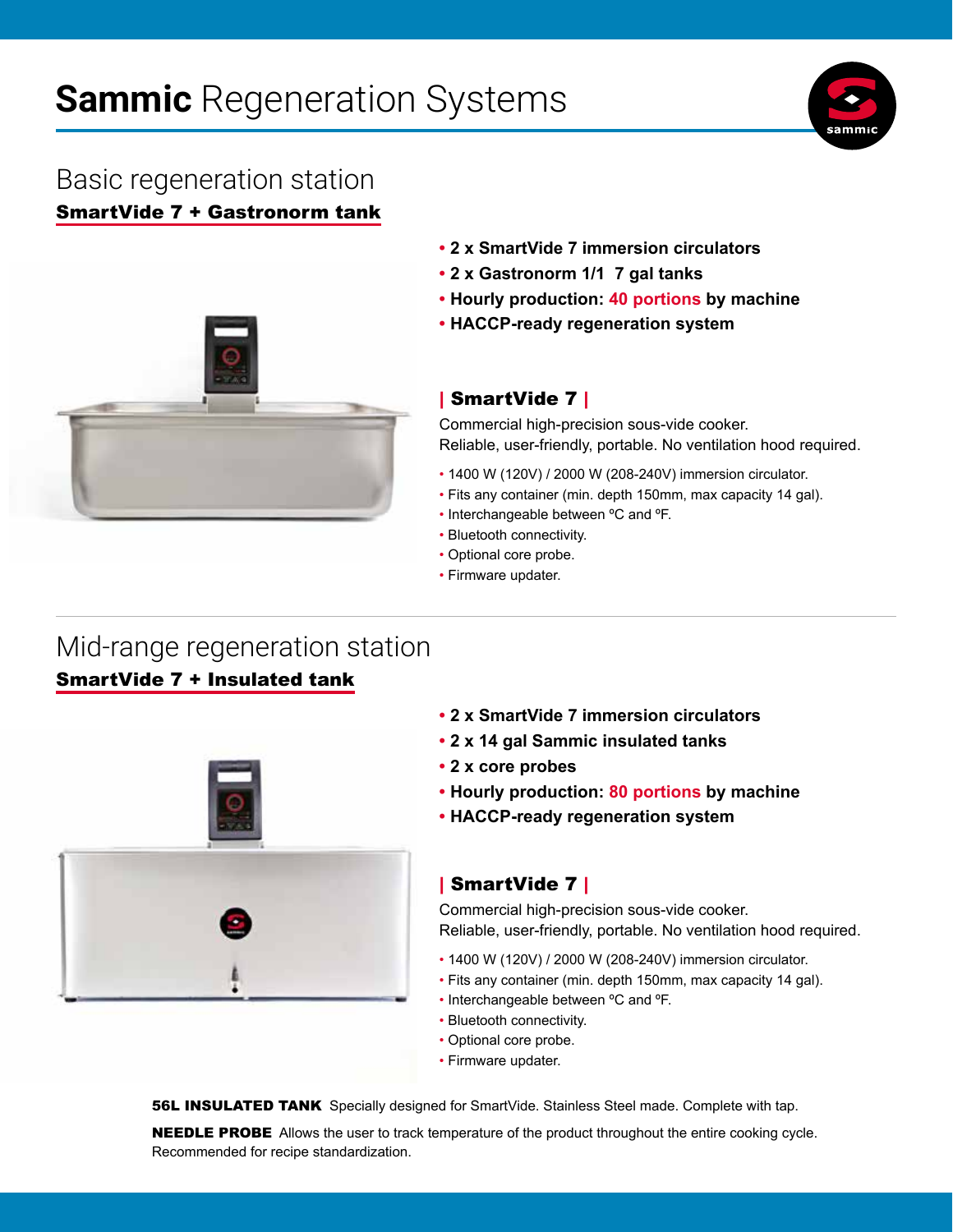# **Sammic** Healthcare Solutions



## High production regeneration station SmartVide XL + 120P heated tank



- **• 1 x SmartVide XL immersion circulator (2600 W)**
- **• 1 x 120P 30 gal heated stationary tank (1500 W)**
- **• Total loading: 4100 W**
- **• 1 x core probe**
- **• Hourly production: 150 portions by machine**
- **• HACCP-ready regeneration system**

### | SmartVide XL |

Commercial high-precision sous-vide cooker. Reliable, user-friendly, portable. No ventilation hood required.

- 2600 W (208-240V) immersion circulator.
- 5.5" full-colour touchscreen.
- Fits any container (min. depth 200mm, max capacity 30 gal).
- Interchangeable between ºC and ºF.
- Bluetooth + WIFI connectivity.
- Optional core probe and temperature control by core-probe.
- Firmware updater.
- Janby-Track ready & integrated Janby-Track Mini software (activation is required).

**120P HEATED TANK** Connected to and controlled by SmartVide XL. Stainless Steel made. Complete with filling tap and drain key.

**NEEDLE PROBE** Allows the user to track temperature of the product throughout the entire cooking cycle. Recommended for recipe standardization.